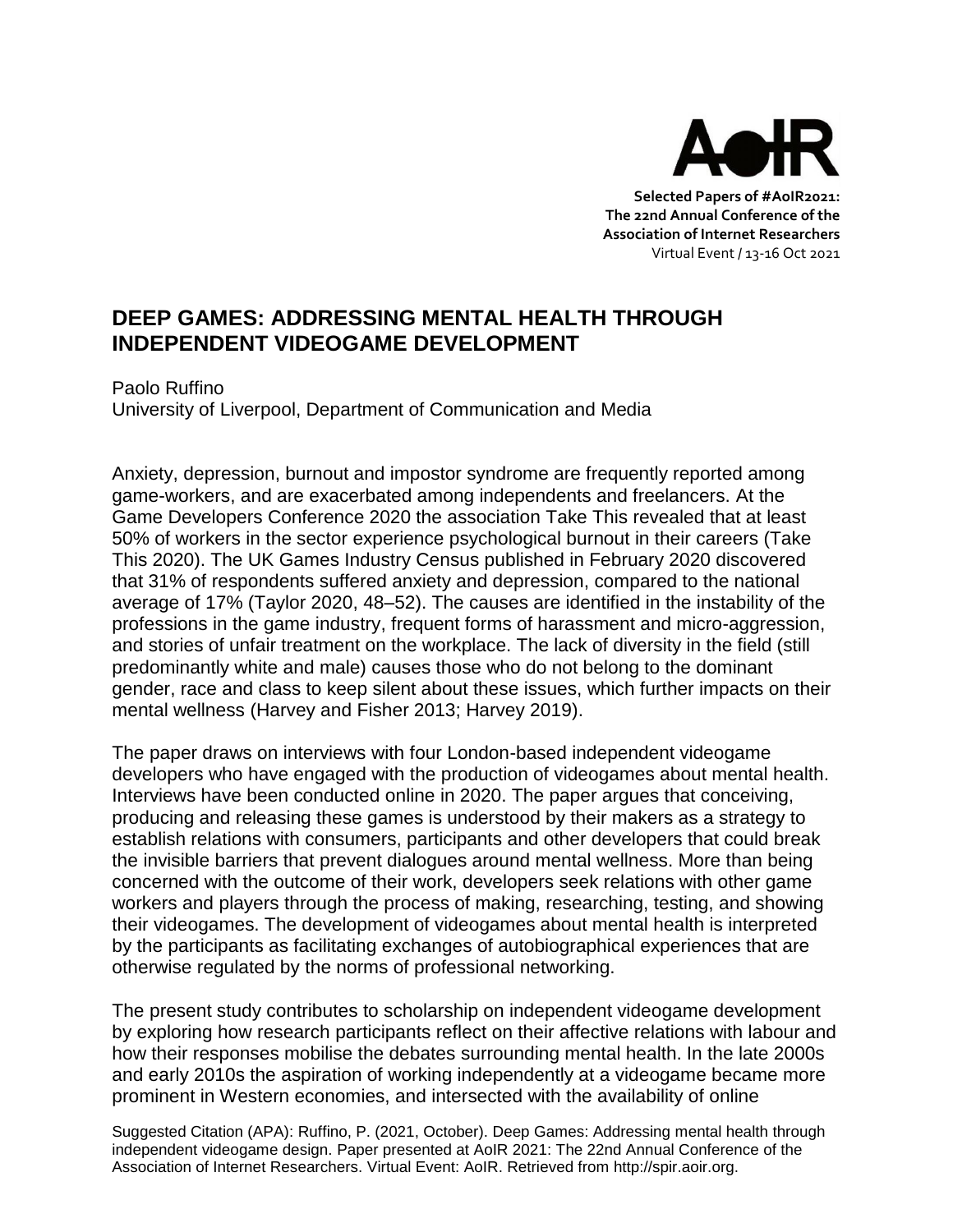distribution platforms, crowdfunding, and freely available tools of production (Crogan 2018; Keogh 2015; Ruffino 2021). In the United Kingdom the effects of such a technological and social imaginary are particularly visible. According to industry representative UKIE, up to 95% of the workforce in the videogame sector in the UK is employed in small or micro-companies, and is often self-funding their initiative (UKIE 2018, 25). Working individually at a videogame is not a new practice, but it is now becoming the standard for videogame developers, at least at some stage in their careers (Vanderhoef 2020).

Aspiring independent developers must comply with the entrepreneurial and neoliberal practices that determine the existence and survival of their job. In this process, they are expected to frame their passion towards work through a 'moral calculus', where vocational and profit-driven labour must be rightly balanced (Chia 2019). Independent developer are *dependent* on the labour market, which, despite claims of it being unregulated and open to all, presents a certain set of rules of engagement: it becomes necessary to comply with the rules of the cultural intermediaries, of social media and other contexts of PR and marketing, and appear in first person at multiple publicity, promotion, and networking events (Parker, Simon and Whitson 2017). These tasks demand time and effort, especially since the support originally provided by the professional figure of the producer has been eliminated in independent careers (Whitson, Simon and Parker 2018). The cultural labour of the independent developer is often invisible, deprived of mentoring schemes or clear patterns of progression, characterized by long working hours spent on networking and fundraising. Independent developers have marginal agency when it comes to deciding whether, and how, they are going to appear to players, other indies, and the general public. Yet, they need to be prepared to take all the responsibility for their products, public actions, and statements.

It is within this context that independent gaming and its failures are discussed as individual affairs. These failures typically give rise to social, psychological, and emotional crises, and frequently force independent developers to abandon their projects, social media presence, or, in some cases, even their careers. The dynamics of distribution and marketization of videogame products give rise to the praising and shaming of specific individuals, while treating each story as a separate case, attributable to the (successful or otherwise) life choices of a single person.

The paper analyses how four independent game designers have been responding to these systemic contradictions that promise personal emancipation, creative control, and economic success, while simultaneously rendering these almost entirely unachievable (Bulut 2020). Designing games on mental health is seen by the developers as a personal solution to tackle their anxieties and fears. Ultimately, the purpose of their project consists in establishing relations with others from where the (in)visibility of mental health can be addressed, and possibly dealt with, as a systemic issue of the videogame industry.

The research offers a number of findings and opens new questions. First, the participants acknowledge that game-making has become more individualised as a result of the emergence of independent development and of the vision of the *auteur* in game design, and that these tendencies have been increasing individual pressures and further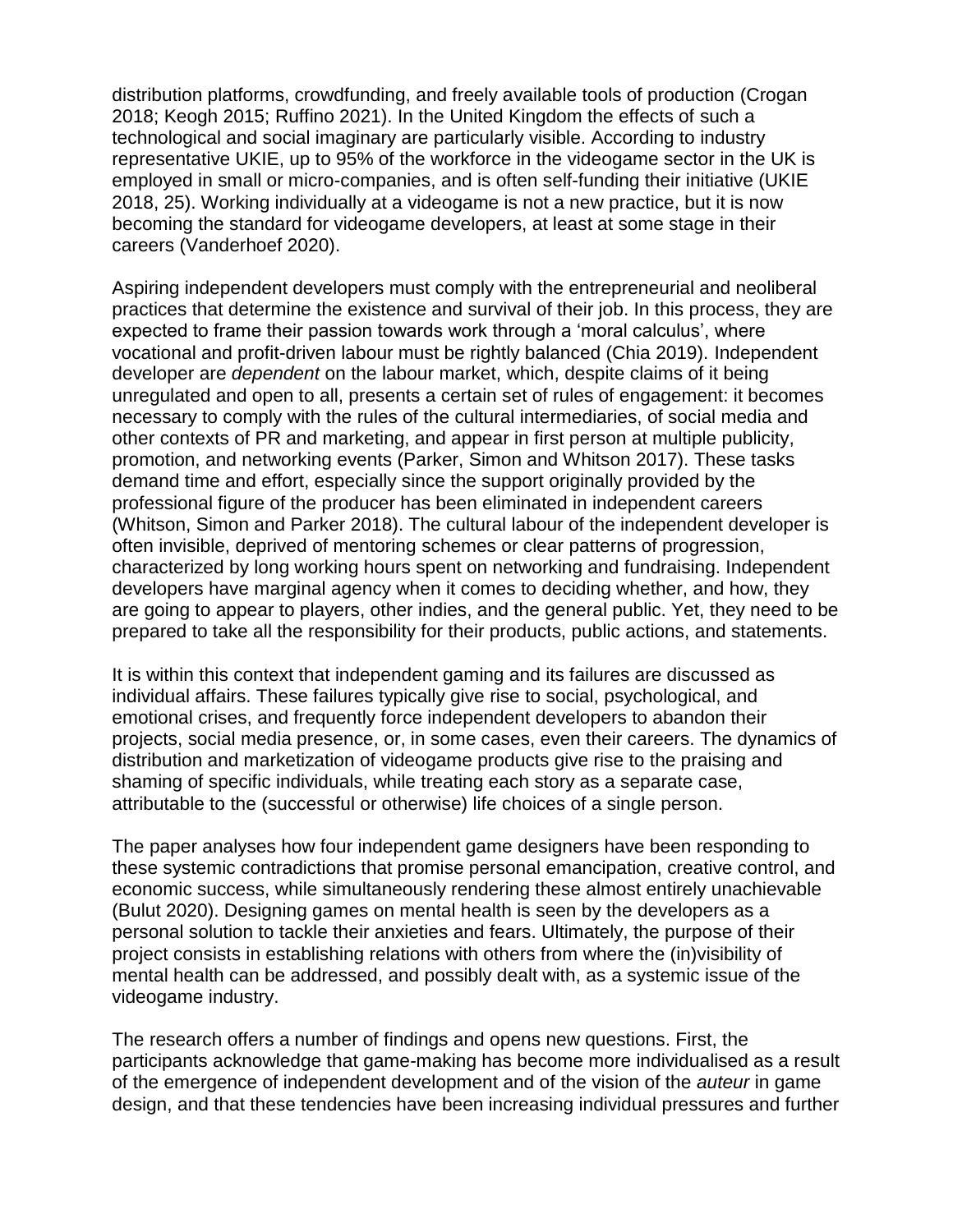exacerbating the mental distress of game workers. At the same time, their responses are articulated drawing on their personal life stories and on their autobiographical selfreflexivity. They believe that articulating personal life stories in their games, and in the ways they talk about their work, could enable new relations with others and bring to a better, fairer and more inclusive videogame industry. Their solutions are partly consistent with the vision of the *auteur*, but are orientated towards re-enabling their individual agency for the creation of new contexts of intimate exchanges.

Second, their accounts show that contexts of physical co-presence (such as festivals, game jams, research and collaboration centres) are vital for enabling social connections. These places 'make work real' as they make it immediately 'relatable' to others, in the words of one of the interviewees, and enable a dialogue that would otherwise remain unspoken. The emphasis put on physical co-presence and proximity as enabling dialogues around mental health raises further questions in times of social isolation. The effects of the COVID-19 pandemic on the lives and work of independent videogame developers might have serious repercussions not just on their mental health, but on the very possibility of discussing and addressing issues of mental distress.

## **References**

Bulut, Ergin. 2020. *A Precarious Game: The Illusion of Dream Jobs in the Video Game Industry*. Ithaca (NY): Cornell University Press.

Chia, Aleena. 2019. "The Moral Calculus of Vocational Passion in Digital Gaming". *Television and New Media* 20(8): 767-777.

Crogan, Patrick. 2018. "Indie dreams: Video games, creative economy, and the hyperindustrial epoch". *Games and Culture* 13(7): 671-689.

Harvey, Alison. 2019. "Becoming gamesworkers: Diversity, higher education, and the future of the game industry". *Television & New Media* 20(8): 756-766.

Harvey, Alison and Fisher, Stephanie. 2013. "Intervention for inclusivity: Gender politics and indie game development". *Loading... Journal of the Canadian Game Studies Association* 7 (11): 25-40.

Keogh, Brendan. 2015. "Between triple-A, indie, casual, and DIY: Sites of tension in the videogames cultural industries" in Oakley, K and O'Connor, J (eds.), *The Routledge companion to the cultural industries (Routledge Media and Cultural Studies Companions)*. London: Routledge: 152-162.

Parker Felan, Simon, Bart, Whitson, Jennifer. 2017. "Megabooth: The cultural intermediation of indie games." *New Media and Society* 20(5): 1953–1972.

Ruffino, Paolo (ed.). 2021. *Independent Videogames: Cultures, Networks, Techniques and Politics*. London: Routledge.